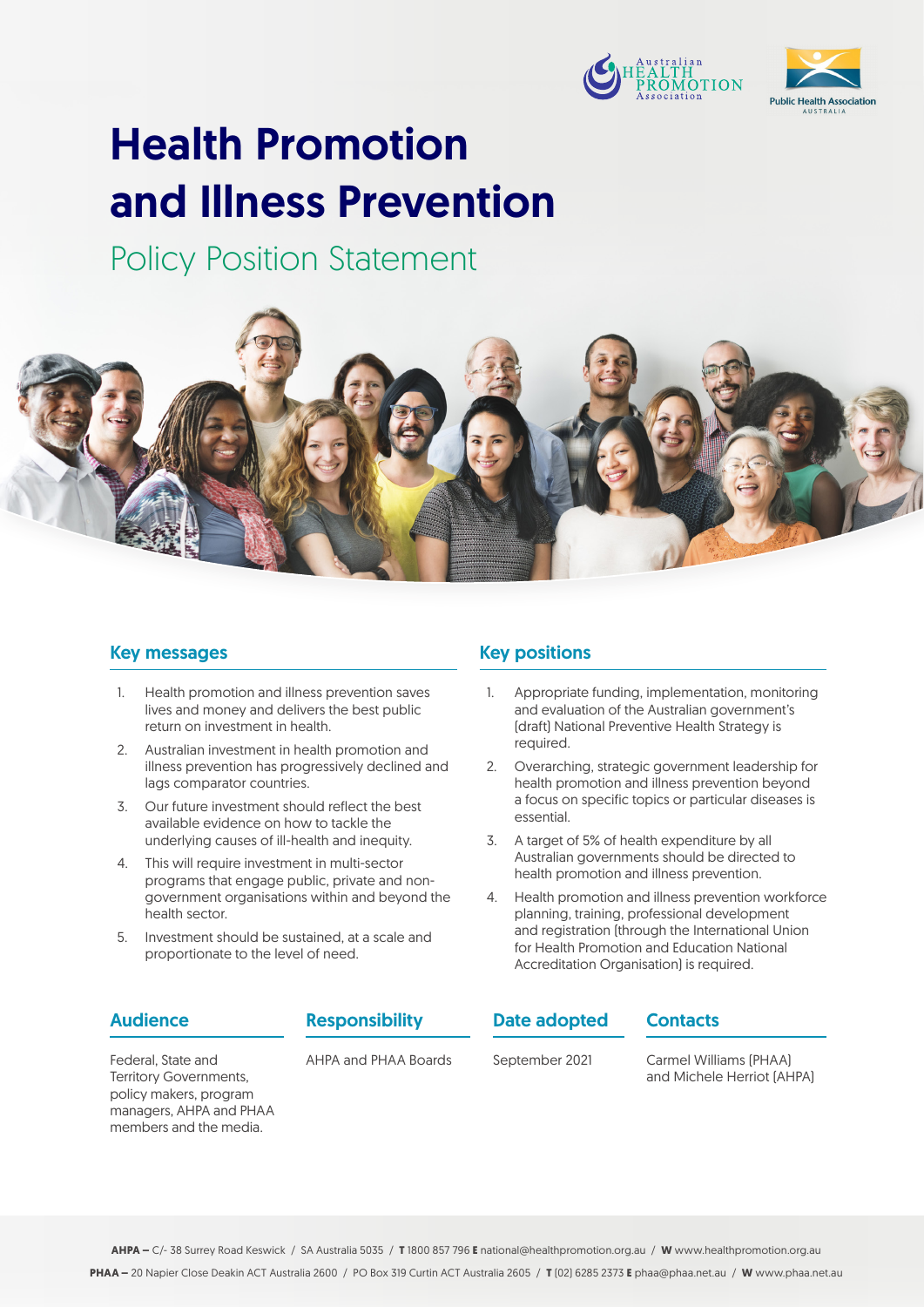# AHPA and PHAA affirm the following principles

- 1. "Health is a state of complete physical, mental and social well-being and not merely the absence of disease or infirmity".<sup>1</sup> Health is "a resource for everyday life, not the objective of living... a positive concept emphasizing social and personal resources, as well as physical capacities".<sup>2</sup>
- 2. The determinants of health and wellbeing and inequities in health include socio-economic, cultural, commercial, political, ecological, working and environmental conditions.3,4 Early childhood development, social and community networks, psychosocial factors, access to quality health care programs and services and biomedical factors also impact on the health of individuals and populations. Individuals' health practices are directly and indirectly affected by social and economic contexts, which can both cause and compound poorer health outcomes.<sup>5</sup>
- 3. Addressing the interconnected determinants of health requires a multi-sector and whole-of-system response involving public, non-government organisations, universities and research institutes and the private sector. Partnerships based upon co-design and co-benefit are required.
- 4. Strategies that focus on the whole population as well as groups at risk/vulnerable to poor health are required. Supporting and empowering those whose life circumstances lead to social disadvantage (e.g. economic insecurity, lower levels of education, experiences of stigma, racism and other forms of discrimination, intergenerational poverty) is critical.
- 5. Effective health promotion and illness prevention requires multiple complementary evidence-based strategies. These include health promoting policies (such as strengthened legislation, regulatory, and fiscal measures), the creation of health promoting environments, community engagement and action, support to empower people to increase awareness and control over their health and ensuring person-centred health.<sup>2,6</sup>
- 6. Investment in health promotion and illness prevention needs to be sufficient, consistent and coordinated.
- 7. Strong leadership and governance by governments at all levels, private and non-government organisations, communities and the public are essential. The health sector needs to take a system enabler role and work collaboratively alongside other sectors.
- 8. A trained, skilled and supported workforce is required.
- 9. Evidence, research, evaluation, quality data and monitoring are crucial enablers of the system.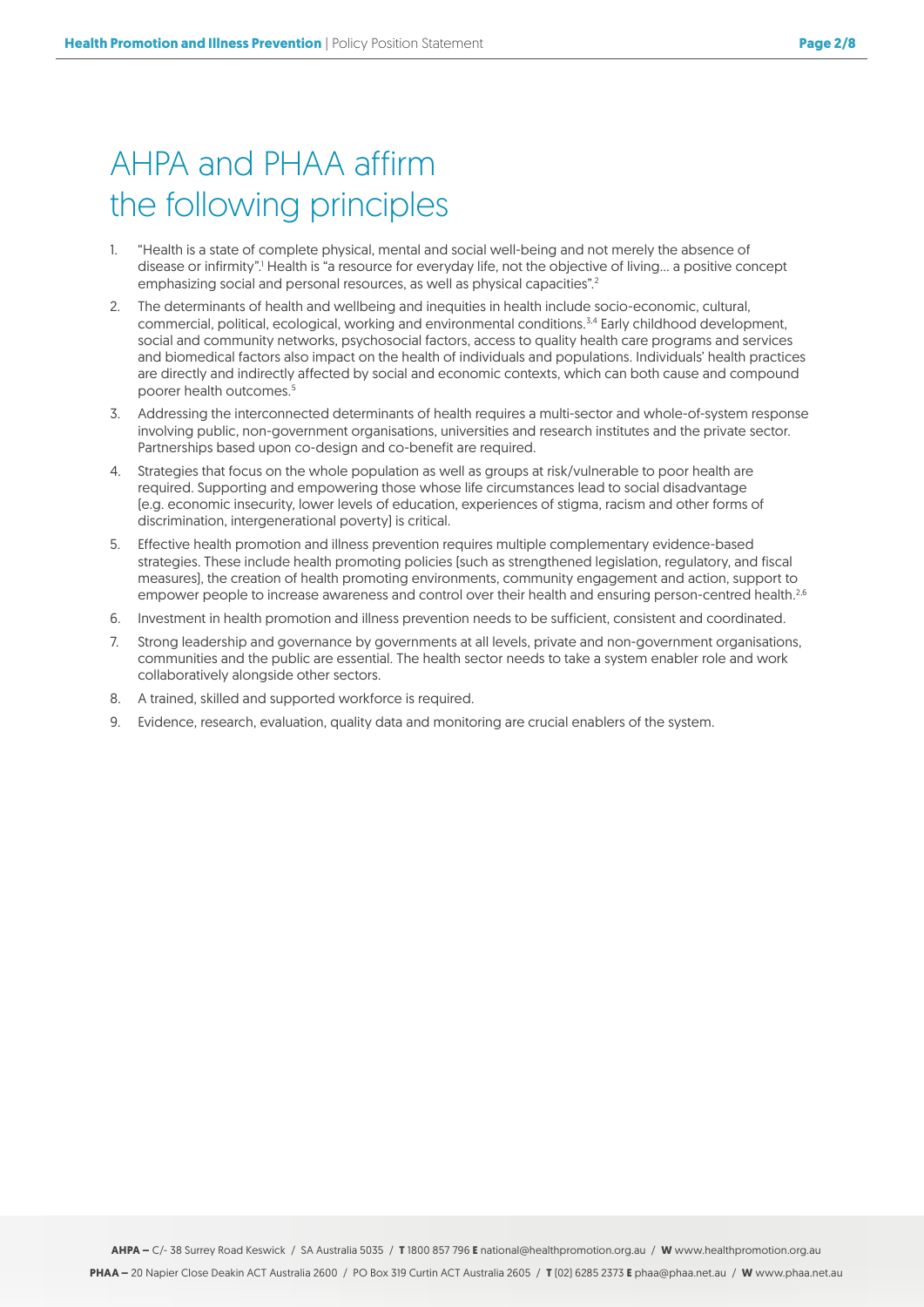# AHPA and PHAA note the following evidence

#### Many health problems are preventable

- 10. Overall Australians have generally good health.<sup>5</sup> Yet serious problems exist within our society. Currently almost half of Australians have at least 1 of 10 selected chronic conditions including arthritis, asthma, back pain, cancer, cardiovascular disease, chronic obstructive pulmonary disease, diabetes, chronic kidney disease and mental health conditions and osteoporosis).<sup>7</sup> These conditions contributed to 89% of deaths in 2018, 61% of the total disease burden and 51% of hospitalisations in 2017-18.5
- 11. Many of the health problems affecting the everyday lives of individuals and their families are associated with a common set of contributing physical and social factors. Much current and future projected burden of disease is preventable through effective health promotion and illness prevention policy and practice.<sup>6</sup>
- 12. Good health is not evenly distributed across the population. Some demographic groups experience disproportionate burden of disease leading to differences in health, wellbeing and longevity. These groups include the following communities: Aboriginal and Torres Strait Islander people, culturally and linguistically diverse communities, LGBTQIA+ groups, people with mental illness, people of low socioeconomic status, people with a disability, and rural, regional and remote communities. Chronic condition rates in Australia also follow an equity gradient, and this gradient is becoming steeper (i.e. more inequitable) over time. $8$
- 13. Poorer health outcomes are particularly apparent in the Aboriginal and Torres Strait Islander community. While the death rates for young Aboriginal and Torres Strait Islander children has declined (1998 - 2018) significantly there is still a gap and the gap in life expectancy has had only a small reduction. Participation in high quality childhood education is critical. Enrolments in preschool education are increasing but school attendance and reading and numeracy gaps persist. More positively, participation in post-secondary education is almost double the proportion of 2002<sup>9</sup>. Chronic conditions such as ear disease, poor mental health and rheumatic heart disease persist. A higher proportion of Aboriginal and Torres Strait Islander households live in conditions that do not support good health.<sup>10</sup>
- 14. The health of people and of populations cannot be separated from the health of the planet, and economic growth alone does not quarantee improvement in a population's health.<sup>11</sup> Environmental conditions, including those caused by climate change, and notably the increased occurrence of natural disasters, are key drivers of public health outcomes and intergenerational inequity.4,12
- 15. Political decisions have a significant impact on population health outcomes. Government policies impact on economic and social inequities and shape unhealthy living and working environments. They often fail to address inequities of age, gender, race, ethnicity, disability, sexuality, education, and occupation. Health promoting political choices are urgently called for in the face of the many complex, existing and emerging challenges to health and wellbeing in countries and globally, including rapid urbanisation, climate change, pandemic threats and the proliferation of unhealthy commodities.<sup>13</sup>

#### Evidence-based approaches to promoting health and preventing illness

- 16. Decades of experience and evidence clearly demonstrates that health promotion and illness prevention are achieved most effectively through a whole-of-systems approach. Initiatives which involve a multi-sectoral and multi-faceted approach generally produce the greatest benefit and are most cost-effective.<sup>14,15</sup> It is essential to ensure comprehensive and coordinated strategies are sustained at sufficient levels to produce improvements over the long term. The places where Australians live, learn, love, work, play and age should be environments which support health. Built, social, natural and economic environments should all be the focus of health promotion action.
- 17. Individuals and communities, especially those more at risk, need support to be healthy. The COVID 19 pandemic has reinforced the importance of a focus on the whole population and those at higher risk. Proportionate universalism involves the implementation of universal interventions that are implemented with a scale and an intensity that is proportionate to the level of need.<sup>16</sup>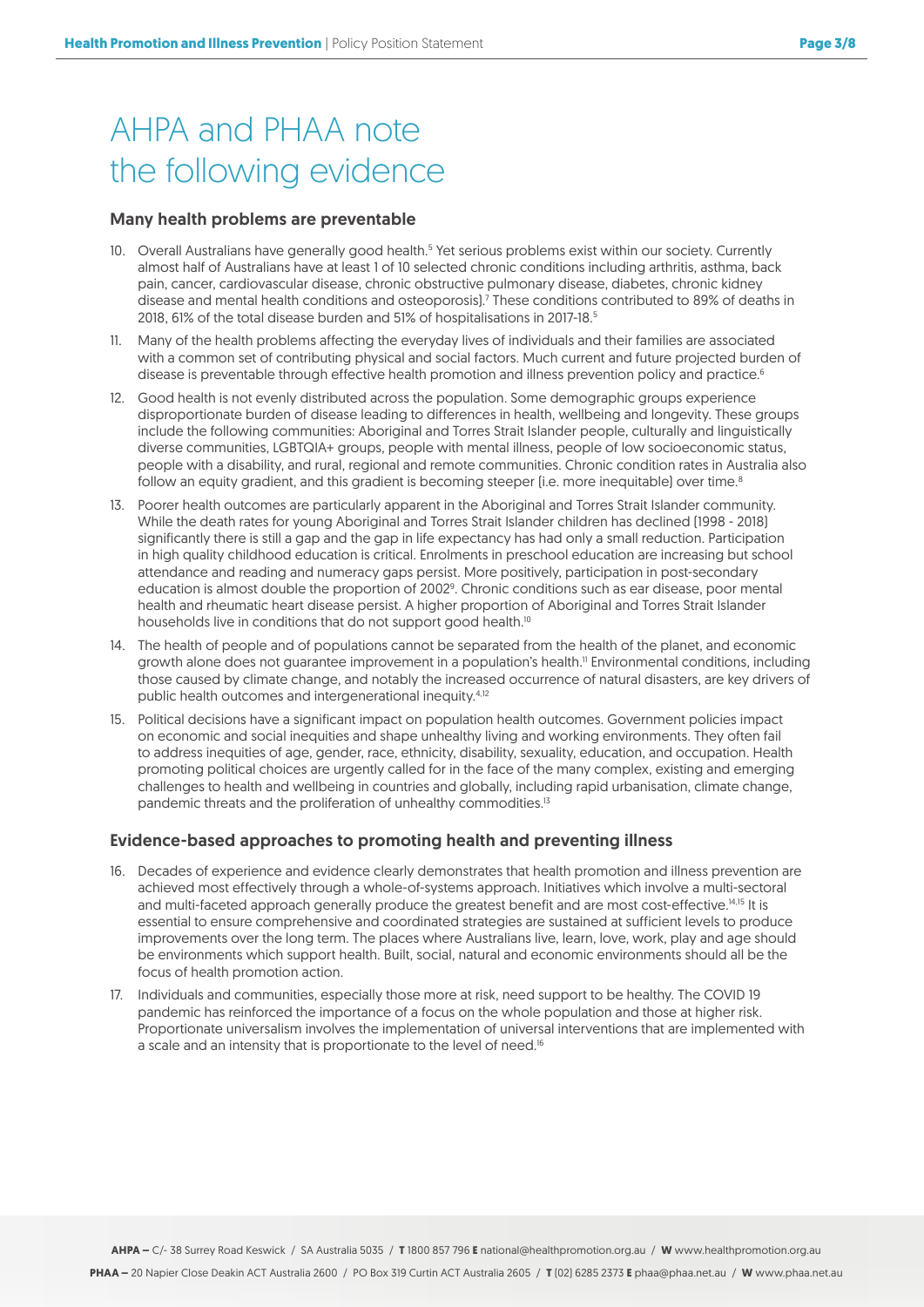- 18. Evidence-based and innovative programs and services developed benefit when developed in partnership with communities and individuals with lived experience. Co-design builds skills and knowledge, supports health literacy and can positively influence attitudes and behaviours. It can strengthen communities and enhance positive social norms. Health communication strategies that enable dialogue and development of shared meanings are more likely to be effective, compared with unidirectional transmission of information. Local government, non-government agencies and community groups are important partners in implementing these strategies.<sup>17,18</sup>
- 19. Nanny state' arguments, often by opponents of government action and with vested interests, undermine efforts to promote health and prevent illness, particularly those based on legislation and regulation.<sup>19</sup>

#### Health promotion and illness prevention are effective

- 20. Effective health promotion and illness prevention interventions have been shown to improve health outcomes in both the short and long term.<sup>20</sup> Evidence to support this has emerged across multiple areas of health promotion and illness prevention practice, including in the areas of smoking cessation, cardiovascular disease prevention, dental caries, periodontal disease, child injury, road safety, sudden infant death syndrome and HIV.<sup>14,21</sup>
- 21. Investment in public health interventions is highly cost-saving  $^{22}$  and cost-effective $^{23}$ . The evidence comes from controlled trials and well-designed, rigorous observational studies. Some health promotion and illness prevention activities have been found to be cost-saving, but most generate flow-on benefits – such as reduced burden on health care – which provide positive returns for public investment.15,24,25,26,27
- 22. Such interventions contribute to national economic and social productivity by increasing the number of years that Australians remain in good health.20,28,29 Better health, wellbeing and equity will enhance Australia's social and economic progress and can contribute to reduced absenteeism and presenteeism.<sup>23</sup>

#### Investment and enablers

- 23. Australia has a strong yet intermittent history of action to promote health and prevent illness.<sup>30</sup> However in recent times Australia is slipping behind its OECD (Organisation for Economic Co-operation and Development) counterparts, with investment now much lower than the OECD average.<sup>24,31</sup> Investment is one critical enabler. Although it is difficult to reliably compare spending levels, it is clear that Australia spends considerably less on prevention and public health than Canada, the United Kingdom and New Zealand. In 2017 out of 31 OECD countries providing data Australia was ranked 16th for per capita expenditure on prevention and public health, 19th for expenditure as a percentage of gross domestic product (GDP), and 20th for expenditure as a percent of current health expenditure.<sup>24</sup>
- 24. A range of enablers are necessary to mobilise a health promotion and illness prevention system.<sup>32,33</sup> Leadership and governance are key enabler to address the determinants of health through strategic and coordinated whole-of-government responses. Health In All Polices is a recognised approach to addressing the determinants of health and is being implemented globally to drive multi-sectoral action, including to address the UN Sustainable Development Goals.34 Other mechanisms include ensuring health promotion and illness prevention representation on whole-of-government committees, cabinet committees and on health portfolio executive committees.
- 25. A well trained and resourced health promotion and illness prevention workforce is also essential. Specialist health promotion practitioners work in agencies such as health promotion teams, hospitals and community health services, as well as in non-government agencies and local government. The health promotion and illness prevention workforce also include managers, researchers and evaluators working on health promotion issues within practitioner teams. In addition academia and clinical health professionals include health promotion and illness prevention as part of their work. Building and enabling this workforce requires workforce planning, supportive systems and infrastructure, standards, accreditation and ongoing training. Importantly, investment in undergraduate and postgraduate education courses ensure supply. Like other health professionals, registration of specialist health promotion practitioners in Australia, via the International Union for Health Promotion and Education, supports the quality and credibility of the workforce.<sup>35</sup>
- 26. Evidence, research, evaluation, quality data and monitoring are essential tools for ensuring support for an effective portfolio of health promotion and illness prevention programs and policies and require a strategic, comprehensive and ongoing approach including workforce capacity building.<sup>36,37</sup>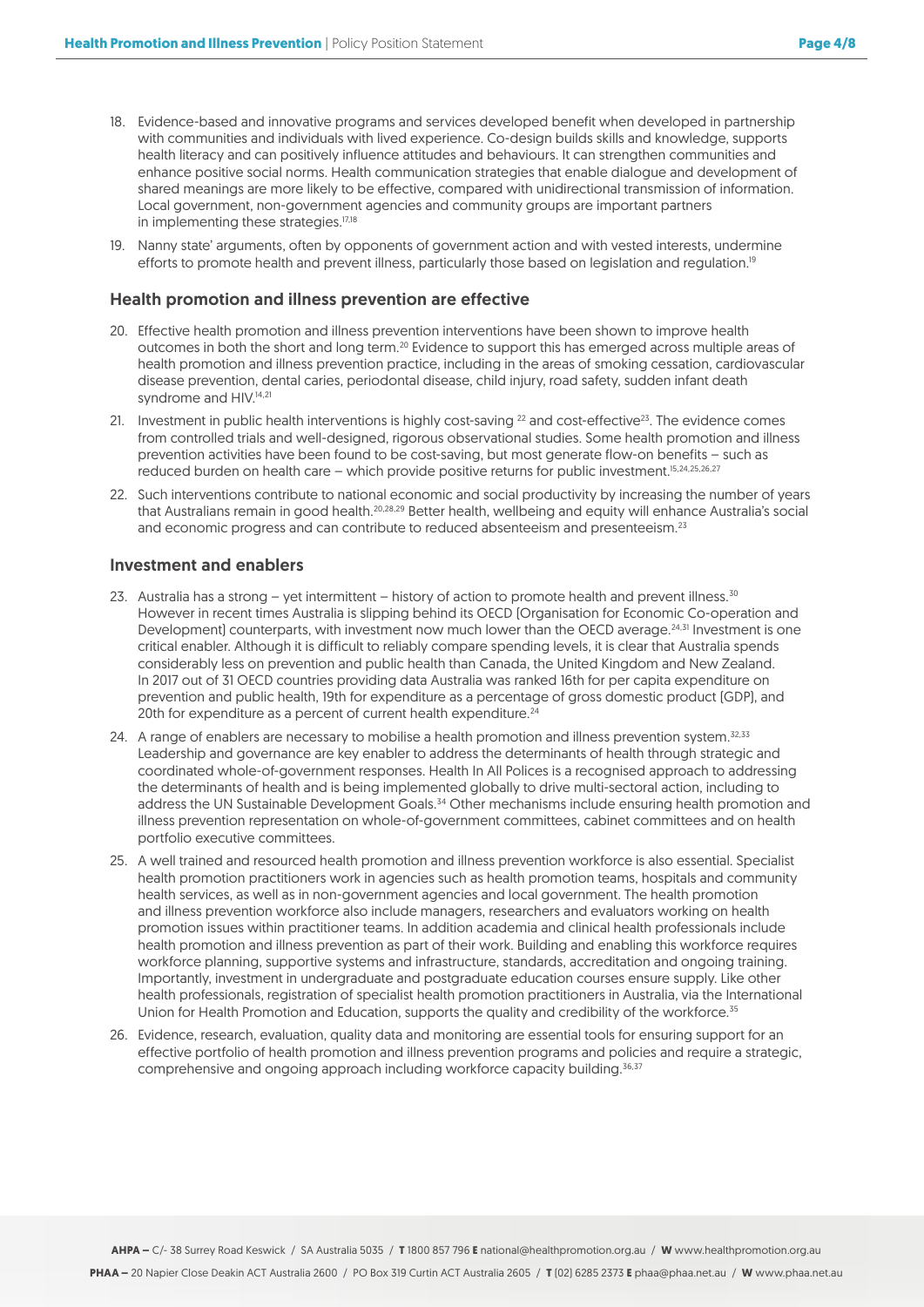# AHPA and PHAA seek the following actions

- 27. AHPA and PHAA note and strongly support the National Preventive Health Strategy (draft) and urge the Australian Government to adopt the Strategy and commit investment for its implementation, monitoring and evaluation<sup>38,39</sup>
- 28. As a priority, the Australian Government progresses the National Preventive Health Strategy Leadership, and Governance strategies, including the establishment of an independent governance mechanism. The independent governance mechanism should include members with recognised broad based health promotion expertise.
- 29. All of Australia's governments commit to a target of at least 5% of annual health expenditure being directed to health promotion and illness prevention initiatives. Funding should be ongoing and stable over the long term, avoiding changing short-term programs.
- 30. The Australian Government adopt a whole-of-government multisectoral approach such as Health in All Policies and establish the necessary governance structures, mechanisms and processes to enable cross government collaboration to support the application of a health lens across public policy. All Australian state and territory governments should adopt similar whole-of-government multisectoral approaches to support the delivery of healthy public policy.<sup>32,34</sup>
- 31. Governments engage and support non-government sectors to recognise and maximise their potential to support good health and ensure their policies and services support the health of their staff and the broader community.
- 32. The Australian Government should commit 10% of the Medical Research Future Fund (MRFF) to health promotion and illness prevention population-level research, evaluation, knowledge translation, workforce capacity building, and research into the wider determinants of health and health inequalities.
- 33. There should be a comprehensive long-term strategy to measure and report on health promotion and illness prevention indicators, including regular Australian Health Surveys.40
- 34. Governments should examine models for organisational structures to evaluate the cost-effectiveness of health promotion and illness prevention interventions e.g. the National Institute of Health and Care Excellence model.24 Governments and agencies should also include program evaluations into public health initiatives where appropriate.
- 35. Key decision-makers (policy actors) and practitioners actively engage with, and utilise, the high-quality evidence published in the Health Promotion Journal of Australia and the Australian and New Zealand Journal of Public Health to formulate and revise national health and social policies, programs and services.<sup>41</sup>
- 36. The health promotion and illness prevention workforce should be identified, recognised and registered (through the International Union for Health Promotion and Education National Accreditation Organisation) as an integral part of the health system with associated workforce support strategies.
- 37. Support AHPA and PHAA as peak bodies for the sector for their joint conferences and workforce professional development activities.

# AHPA and PHAA resolve to

- 38. Advocate for the above steps to be taken based on the principles in this position statement.
- 39. Work with our membership to support workforce planning and professional development.
- 40. Undertake ongoing campaigns to address the negative impact of industry lobbying on the community's beliefs about the prevention of illness.
- 41. Encourage and support the registration of Health Promotion Practitioners through the International Union for Health Promotion and Education National Accreditation Organisation.

### **ADOPTED SEPTEMBER 2021**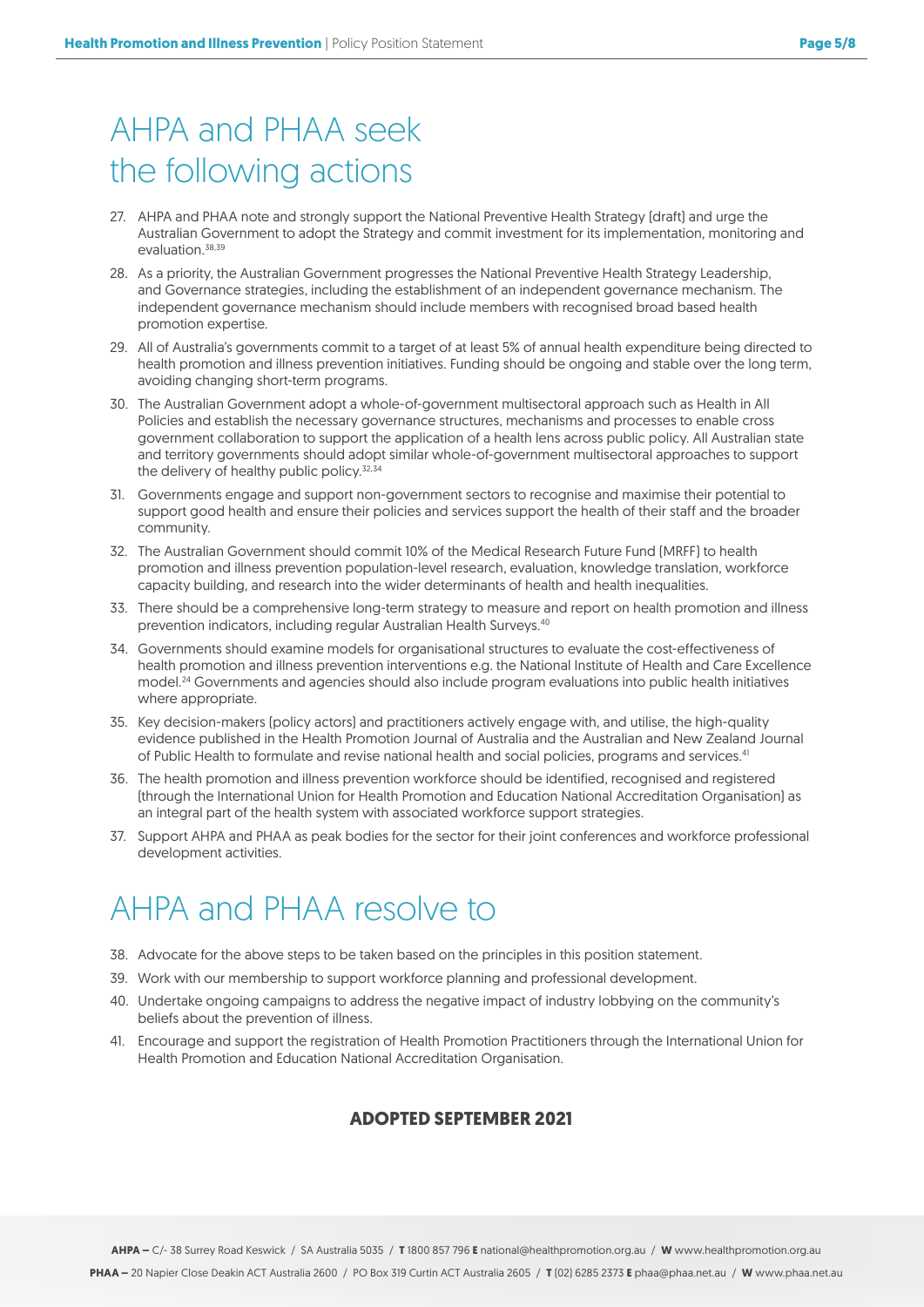### Prepared with advice from the expert review panel

- Professor Don Nutbeam, Executive Director, Sydney Health Partners, Professor, School of Public Health, Sydney University; Editor in Chief, Public Health Research and Practice
- Professor James Smith, Father Frank Flynn Fellow (Harm Minimisation), Head of the Alcohol, Other Drugs and Gambling Team, Menzies School of Health Research; Editor-in-Chief HPJA
- Professor John Lowe, Professor and Head, School of Health and Sport Sciences, University of the Sunshine Coast; Editor-in-Chief, ANZJPH
- Professor Lucie Rychetnik, Co Director, Australian Prevention Partnership Centre; Professor, School of Public Health, University of Sydney

## References

1 Constitution of WHO: Principles (1946). [https://www.who.int/governance/eb/who\\_constitution\\_en.pdf](https://www.who.int/governance/eb/who_constitution_en.pdf  ) 

- <sup>2</sup> World Health Organization. The Ottawa Charter for Health Promotion. First international conference on health promotion, 1986: WHO 1986 [https://www.who.int/teams/health-promotion/enhanced-wellbeing/first-global](https://www.who.int/teams/health-promotion/enhanced-wellbeing/first-global-conference)[conference](https://www.who.int/teams/health-promotion/enhanced-wellbeing/first-global-conference)
- <sup>3</sup> Commission for Social Determinants of Health. Closing the gap in a generation: health equity through action on the social determinants of health. Final Report of the Commission on Social Determinants of Health. Geneva: World Health Organization 2008. [https://www.who.int/social\\_determinants/final\\_report/csdh\\_finalreport\\_2008.pdf](https://www.who.int/social_determinants/final_report/csdh_finalreport_2008.pdf)
- <sup>4</sup> Patrick R, Armstrong F, Hancock T, Capon A, Smith J. Climate change and health promotion in Australia: Navigating political, policy, advocacy and research challenges. [Health Promotion Journal of Australia, Volume 30,](https://onlinelibrary.wiley.com/journal/22011617) [Issue 3](https://onlinelibrary.wiley.com/journal/22011617), p295-298 2019
- <sup>5</sup> Australian Institute of Health and Welfare 2018. Australia's health 2018. Australia's health series no. 16. Cat.No. AUS 221. Canberra: 2018. [https://www.aihw.gov.au/getmedia/7c42913d-295f-4bc9-9c24-4e44eff4a04a/aihw-aus-221.](https://www.aihw.gov.au/getmedia/7c42913d-295f-4bc9-9c24-4e44eff4a04a/aihw-aus-221.pdf.aspx?inline=t) [pdf.aspx?inline=true](https://www.aihw.gov.au/getmedia/7c42913d-295f-4bc9-9c24-4e44eff4a04a/aihw-aus-221.pdf.aspx?inline=t)
- <sup>6</sup> World Health Organization and SA Health. Adelaide Statement II. [http://www.who.int/social\\_determinants/SDH](http://www.who.int/social_determinants/SDH-adelaide-statement-2017.pdf?ua=1: WHO 2017)[adelaide-statement-2017.pdf?ua=1: WHO 2017](http://www.who.int/social_determinants/SDH-adelaide-statement-2017.pdf?ua=1: WHO 2017)
- <sup>7</sup> Australian Institute of Health and Welfare 2020. Australia's health 2020: in brief. Australia's health series no. 17. Cat. No. AUS 232. Canberra: 2020. [https://www.aihw.gov.au/reports/australias-health/australias-health-2020-data](https://www.aihw.gov.au/reports/australias-health/australias-health-2020-data-insights/contents/summary)[insights/contents/summary](https://www.aihw.gov.au/reports/australias-health/australias-health-2020-data-insights/contents/summary)
- <sup>8</sup> PHIDU Inequality graphs: time series [Internet]. 2020 [cited 1 June 2021]. Torrens University Adelaide: 2020 [https://phidu.torrens.edu.au/social-health-atlases/graphs/monitoring-inequality-in-australia/whole-population/](https://phidu.torrens.edu.au/social-health-atlases/graphs/monitoring-inequality-in-australia/whole-population/inequality-graphs-time-series) [inequality-graphs-time-series](https://phidu.torrens.edu.au/social-health-atlases/graphs/monitoring-inequality-in-australia/whole-population/inequality-graphs-time-series)
- <sup>9</sup> Australian Government. Overcoming Indigenous disadvantage: key indicators 2020. Productivity Commission. <https://www.pc.gov.au/research/ongoing/overcoming-indigenous-disadvantage/2020>
- <sup>10</sup> Department of Prime Minister and Cabinet. Closing the Gap Prime Minister's Report 2018. Canberra: Commonwealth of Australia 2018. [https://www.pmc.gov.au/sites/default/files/reports/closing-the-gap-2018/](https://www.pmc.gov.au/sites/default/files/reports/closing-the-gap-2018/sites/default/files/ctg-report-20183872.pdf?a=1) [sites/default/files/ctg-report-20183872.pdf?a=1](https://www.pmc.gov.au/sites/default/files/reports/closing-the-gap-2018/sites/default/files/ctg-report-20183872.pdf?a=1)
- <sup>11</sup> United Nations, editor Shanghai Declaration on promoting health in the 2030 Agenda for Sustainable Development. 9th Global Conference on Health Promotion; 2016 21-24 November Shanghai. [https://www.who.](https://www.who.int/publications/i/item/WHO-NMH-PND-17.5) [int/publications/i/item/WHO-NMH-PND-17.5](https://www.who.int/publications/i/item/WHO-NMH-PND-17.5)
- <sup>12</sup> Levy B, Patz J. Climate change and public health: Oxford University Press 2015. [https://www.google.com.au/](https://www.google.com.au/books/edition/Climate_Change_and_Public_Health/J?hl=en&gbpv=1&dq=Levy+B,+Patz+J.+Climate+change+and+public+health:+Oxford+University+Press+2015.&printsec=frontcover) [books/edition/Climate\\_Change\\_and\\_Public\\_Health/J?hl=en&gbpv=1&dq=Levy+B,+Patz+J.+Climate+change+an](https://www.google.com.au/books/edition/Climate_Change_and_Public_Health/J?hl=en&gbpv=1&dq=Levy+B,+Patz+J.+Climate+change+and+public+health:+Oxford+University+Press+2015.&printsec=frontcover) [d+public+health:+Oxford+University+Press+2015.&printsec=frontcover](https://www.google.com.au/books/edition/Climate_Change_and_Public_Health/J?hl=en&gbpv=1&dq=Levy+B,+Patz+J.+Climate+change+and+public+health:+Oxford+University+Press+2015.&printsec=frontcover)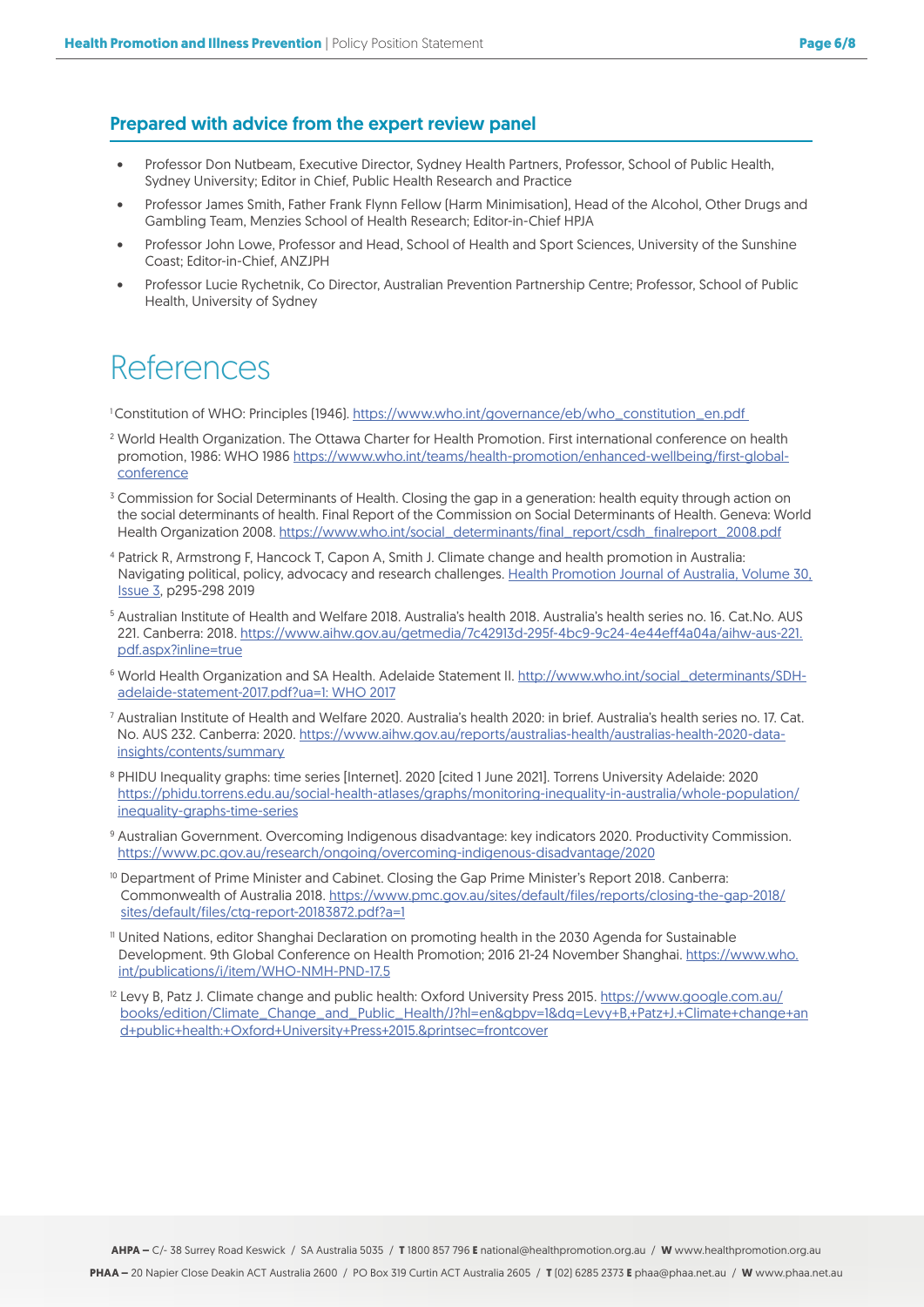- <sup>13</sup> World Federation of Public Health Associations. Global Charter for the Public's Health. Available from: [https://](https://www.wfpha.org/document-upload/the-global-charter-for-the-public’s-health.pdf) [www.wfpha.org/document-upload/the-global-charter-for-the-public's-health.pdf](https://www.wfpha.org/document-upload/the-global-charter-for-the-public’s-health.pdf)
- <sup>14</sup> Gruszin S, Hetzel D, Glover J, Advocacy and action in public health: lessons from Australia over the 20th century. Australian National Preventative Health Agency; 2012. [https://phidu.torrens.edu.au/pdf/2010-2014/public-health](https://phidu.torrens.edu.au/pdf/2010-2014/public-health-successes-2013/advocacy_action_public_health_full.pdf)[successes-2013/advocacy\\_action\\_public\\_health\\_full.pdf](https://phidu.torrens.edu.au/pdf/2010-2014/public-health-successes-2013/advocacy_action_public_health_full.pdf)
- <sup>15</sup> Merkur S, Sassi F, McDaid D. Promoting health, preventing disease: is there an economic case? [http://www.euro.](http://www.euro.who.int/__data/assets/pdf_file/0004/235966/e96956.pdf) [who.int/\\_\\_data/assets/pdf\\_file/0004/235966/e96956.pdf World Health Organization 2013.](http://www.euro.who.int/__data/assets/pdf_file/0004/235966/e96956.pdf)
- <sup>16</sup> Marmot M, Allen J, Goldblatt P, et al. Fair society, healthy lives: Strategic review of health inequalities in England post-2010. 2010. [https://www.local.gov.uk/marmot-review-report-fair-society-healthy-lives](Marmot M, Allen J, Goldblatt P, et al. Fair society, healthy lives: Strategic review of health inequalities in England post-2010. 2010.   https://www.local.gov.uk/marmot-review-report-fair-society-healthy-lives)
- <sup>17</sup> O'Hara B, Grunseit A, Phongsavan P, Bellew W, Briggs M, Bauman A. Impact of the Swap It, Don't Stop It Australian National Mass Media Campaign on Promoting Small Changes to Lifestyle Behaviors 2016. [https://](https://pubmed.ncbi.nlm.nih.gov/27892841/) [pubmed.ncbi.nlm.nih.gov/27892841/](https://pubmed.ncbi.nlm.nih.gov/27892841/)
- 18 Werder O. Toward a humanistic model in health communication. Global Health Promotion. 2016 [https://journals.](https://journals.sagepub.com/doi/full/10.1177/1757975916683385) [sagepub.com/doi/full/10.1177/1757975916683385](https://journals.sagepub.com/doi/full/10.1177/1757975916683385)
- <sup>19</sup> Chau J, Kite J, Ronto R, Bhatti A and Bonfiglioli C. Talking about a nanny nation: investigating the rhetoric framing public health debates in Australian news media. Public Health Research and Practice. Sept 2019; vol. 29(3):e2931922 [https://www.phrp.com.au/issues/september-2019-volume-29-issue-3/talking-about-a-nanny](https://www.phrp.com.au/issues/september-2019-volume-29-issue-3/talking-about-a-nanny-nation-investi)[nation-investigating-the-rhetoric-framing-public-health-debates-in-australian-news-media/](https://www.phrp.com.au/issues/september-2019-volume-29-issue-3/talking-about-a-nanny-nation-investi)
- <sup>20</sup> National Preventive Health Taskforce. Australia: The Healthiest Country by 2020 National Preventative Health Strategy - the roadmap for action. 30 June 2009. Commonwealth of Australia. [https://apo.org.au/sites/default/](https://apo.org.au/sites/default/files/resource-files/2009-06/apo-nid241341.pdf) [files/resource-files/2009-06/apo-nid241341.pdf](https://apo.org.au/sites/default/files/resource-files/2009-06/apo-nid241341.pdf)
- <sup>21</sup> Development CfHS. Childhood injury prevention: Strategic directions for coordination in New South Wales. University of Wollongong. November 2017. [https://www.ombo.nsw.gov.au/\\_\\_data/assets/pdf\\_file/0009/50130/](https://www.ombo.nsw.gov.au/__data/assets/pdf_file/0009/50130/Childhood-injury-prevention-Strategic-directions-for-coordination-in-New-South-Wales.pdf) [Childhood-injury-prevention-Strategic-directions-for-coordination-in-New-South-Wales.pdf](https://www.ombo.nsw.gov.au/__data/assets/pdf_file/0009/50130/Childhood-injury-prevention-Strategic-directions-for-coordination-in-New-South-Wales.pdf)
- <sup>22</sup> Masters R, Anwar E, Collins B, Cookson R, Capewell S. Return on investment of public health interventions: a systematic review. J Epidemiol Community Health. 2017;71:827. 10.1136/jech-2016-208141 [https://jech.bmj.com/](https://jech.bmj.com/content/71/8/827) [content/71/8/827](https://jech.bmj.com/content/71/8/827)
- <sup>23</sup> McDaid D. Using economic evidence to help make the case for investing in health promotion and illness prevention. WHO Policy Brief. WHO, Copenhagen, 2018. <https://apps.who.int/iris/handle/10665/331981>
- <sup>24</sup> Jackson H, Shiell A. Preventive health- How much does Australia spend and is it enough. Canberra: Foundation for Alcohol Research and Education. 2017. [https://fare.org.au/preventive-health-how-much-does-australia](https://fare.org.au/preventive-health-how-much-does-australia-spend-and-is-it-enough/)[spend-and-is-it-enough/](https://fare.org.au/preventive-health-how-much-does-australia-spend-and-is-it-enough/)
- <sup>25</sup> Vos T, Carter R, Barendreght J. Assessing cost-effectiveness in prevention : ACE–prevention September 2010 final report. <http://dro.deakin.edu.au/eserv/DU:30030306/carter-assessingcost-2010.pdf> University of Queensland. 2010.
- <sup>26</sup> Merkur S, Sassi F, McDaid D. Promoting health, preventing disease: is there an economic case? [http://www.euro.](http://www.euro.who.int/__data/assets/pdf_file/0004/235966/e96956.pdf) [who.int/\\_\\_data/assets/pdf\\_file/0004/235966/e96956.pdf](http://www.euro.who.int/__data/assets/pdf_file/0004/235966/e96956.pdf) World Health Organization 2013.
- <sup>27</sup> Knapp M, McDaid D. Making an Economic Case for Prevention and Promotion 2009. 49-56 [https://www.](https://www.tandfonline.com/doi/abs/10.1080/14623730.2009.9721792) [tandfonline.com/doi/abs/10.1080/14623730.2009.9721792](https://www.tandfonline.com/doi/abs/10.1080/14623730.2009.9721792)
- <sup>28</sup> Butler R, Miller R, Perry D. New model of health promotion and disease prevention for the 21st century British Medical Journal. 2008:337(7662):149.<https://www.bmj.com/content/337/bmj.a399.long>
- <sup>29</sup> Bloom D, Canning D, Savilla J. The effect of health on economic growth: theory and evidence. [http://www.nber.](http://www.nber.org/papers/w8587.pdf) [org/papers/w8587.pdf National Bureau of Economic Research. 2001](http://www.nber.org/papers/w8587.pdf)
- <sup>30</sup> O'Hara L, Taylor J, Barnes M. The invisibilization of health promotion in Australian public health initiatives2016. daw051<https://pubmed.ncbi.nlm.nih.gov/27436410/>
- <sup>31</sup> Wilcox S, Collaboration AHP. Chronic diseases in Australia: the case for changing course. 2014 (Issues Paper no. 2014-02). [https://vuir.vu.edu.au/31106/1/Chronic-diseases-in-Australia-the-case-for-changing-course-sharon](https://vuir.vu.edu.au/31106/1/Chronic-diseases-in-Australia-the-case-for-changing-course-sharon-willcox.pdf)[willcox.pdf](https://vuir.vu.edu.au/31106/1/Chronic-diseases-in-Australia-the-case-for-changing-course-sharon-willcox.pdf)
- <sup>32</sup> Smith J, Crawford G, Signal L. The case of national health promotion policy in Australia: where to now? Health Promotion Journal of Australia. 2016;27:61-5.<https://onlinelibrary.wiley.com/doi/full/10.1071/HE15055>